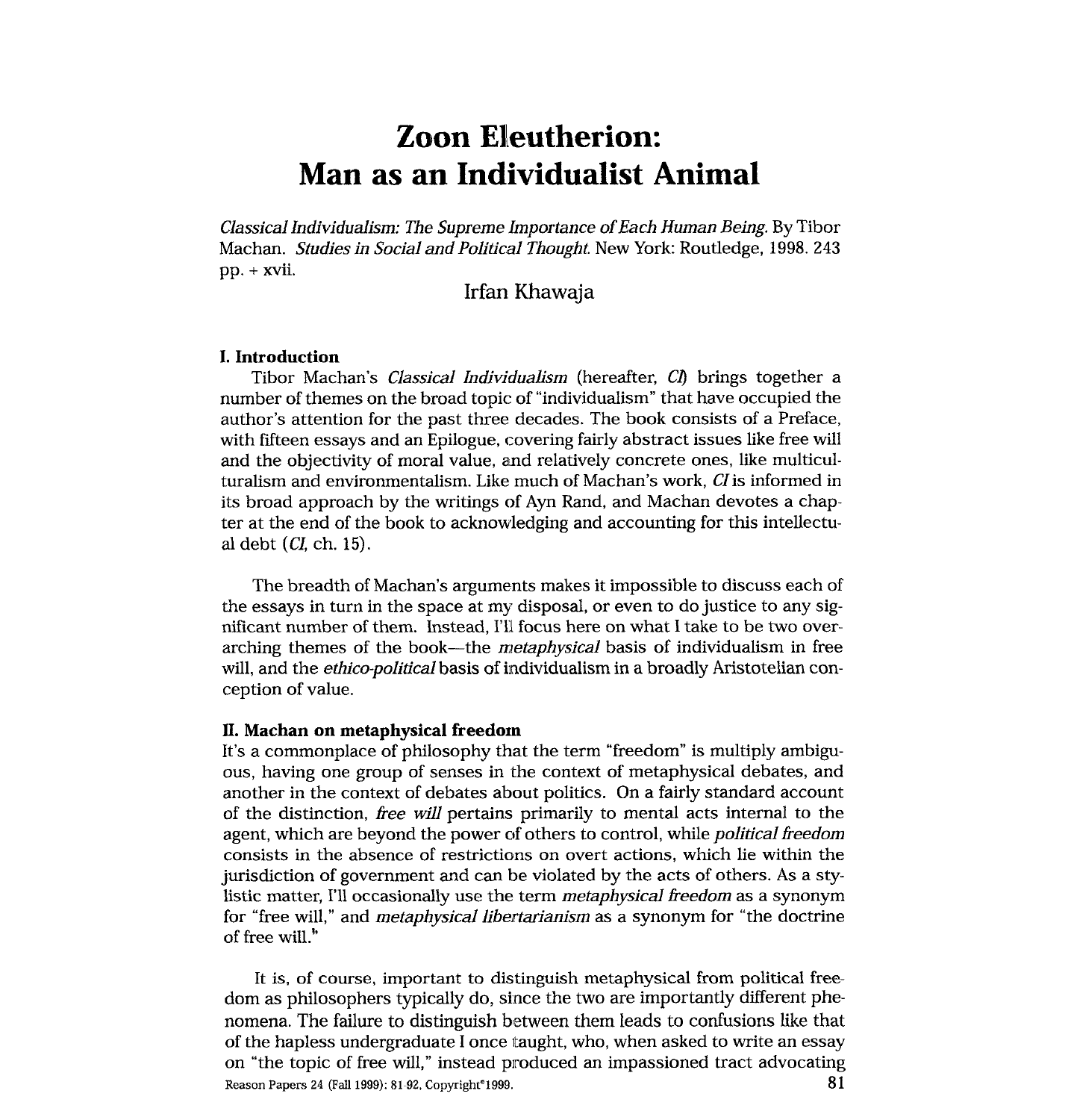the repeal of all gun control laws, on the grounds that such laws constituted an impediment to "our freedom as Americans." On the other hand, it's possible to go to the reverse extreme, and fail to see that there is an important connection between political and metaphysical freedom--a connection justifying the thought that both things are related to the same phenomenon, the freedom of the individual from restrictions on moral action.

Machan forges a connection between metaphysical and political freedom by stressing the need for a *normative* argument for political freedom (CI, Preface, chs. 1, 2, 10, 13). The root meaning of the word "norm" is that of a principle or standard of evaluation for guiding action. Political freedom is a normative concept, Machan argues, because it denotes the absence of coercive restrictions over action to which we have a *right (CI,* p. 164). And rights, in turn, are principles whose primary function is:

> to provide adult persons with a sphere of moral jurisduction. This is due them because of their moral nature, because they have moral tasks in life that they ought to fulfill. Intruding on their sphere of moral jurisdiction would amount to thwarting their moral agency. And basic rights spell out where the conduct of others would or would not amount to intrusion. That is why the 'border' analogy is useful, even if it runs the risk of giving a physical image of a person's sphere of moral authority. Moral agents require borders around them so as to know what their responsibilities are and where others must ultimately leave decisions up to them *(CI,* p. 122).

Rights, in other words, have the irreducibly normative function of identifying where it is that moral agents *must* be treated as *sovereign* over their actions. *Justice* tells us that within specified limits, they are *entitled* to assume control over their own actions without interference by others. The normativity of rights arises from the fact that the italicized terms in the preceding two sentences are ineliminably part of the concept of rights, and all four of those terms are normative. If *political freedom* is defined in terms of *rights,* and *coercion* is defined correlatively in terms of *political freedom,* then political freedom and coercion are normative terms as well.

The move from political to metaphysical freedom now becomes fairly straightforward. If political freedom is in fact morally valuable, and worth protecting, then respect for its conditions is a moral obligation. But if moral obligation entails moral responsibility, and responsibility entails metaphysical freedom, then an argument for political freedom must affirm free will and reject determinism *(CI,* ch. 2). Free will, in turn, requires an agent-causal conception of human action *(CI,* p. 23). So a commitment to political liberty ultimately turns out to be grounded in a metaphysical commitment to individualism via agent-causality.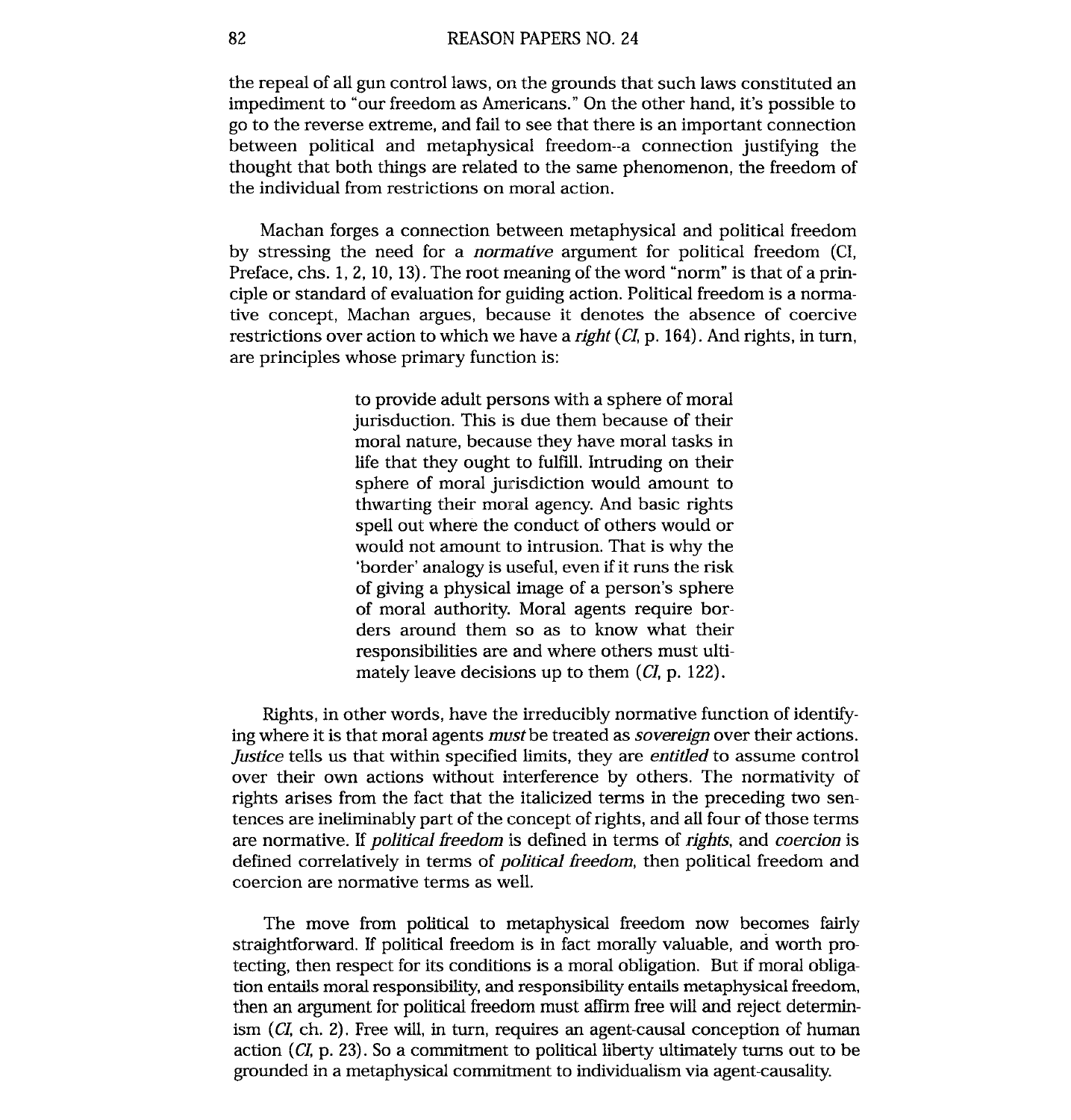Machan's central discussion of these claims comes in chapter 2 of the book, which lays out a case for free will, and discusses the problematic nature of its neglect in ethics, political philosophy, and the social sciences. The most valuable feature of the chapter is Machan's attack on John Rawls's "independence thesis," which denies the existence of a methodological priority between the claims of "comprehensive" doctrines on the one hand, and those of moral and political theory on the other.' A **political** theory of justice, on this view, must be "freestanding":

> While we want a political conception to have a justification by reference to one or more comprehensive doctrines, it is neither presented as, nor is derived from, such a doctrine applied to the basic structure of society, as if this structure were simply another subject to which that doctrine applied . . . To use a current phrase, the political conception is a module, an essential constituent part., that fits into and can be supported by various reasonable comprehensive doctrines that endure in the society regulated by it. This means that it can be presented without saying, or knowing, or hazarding a conjecture about, what such doctrines it may belong to, or be supported by.'

As Rawls puts it, a political conception of liberalism and justice is "impartial" on such issues as the existence of God, the problem of universals, the truth-conditions of moral propositions, and the nature of free will and mind; it is consistent with any and all "reasonable" conceptions of these things. $\delta$  It is "as far as possible, independent of the opposing and conflicting philosophical and religious doctrines that citizens affirm."4 As Machan points out, the independence thesis (and the method o'f reflective equilibrium) predictably sanctions a theory that is shielded from criticism by those who reject the intuitive presuppositions and "settled convictions" of Rawls's epistemic constituency. Rawls's appeal to this constituency for the warrant of his theory relieves him of the need to argue for its *truth,* which in turn saves him from having to confront the charge that the theory is false. Correspondence-truth and falsehood are beside the point; the theory aims at a "practical political purpose" that is realized if it "makes our considered convictions more coherent," where the pronoun "our" refers to "those who accept the basic ideas of a constitutional regime," defined as Rawls defines it.

Rawls's treatment of free will and moral responsibility is a case in point. On the one hand, Rawls repeatedly tells us that his political conception of justice "disavows reliance" on any particular metaphysical view. <sup>6</sup> On the other hand, he finds himself addressing topics like moral responsibility that seem to require metaphysical treatment of some kind. His solution is to insist that what he says on such topics is somehow impartial between competing theories. But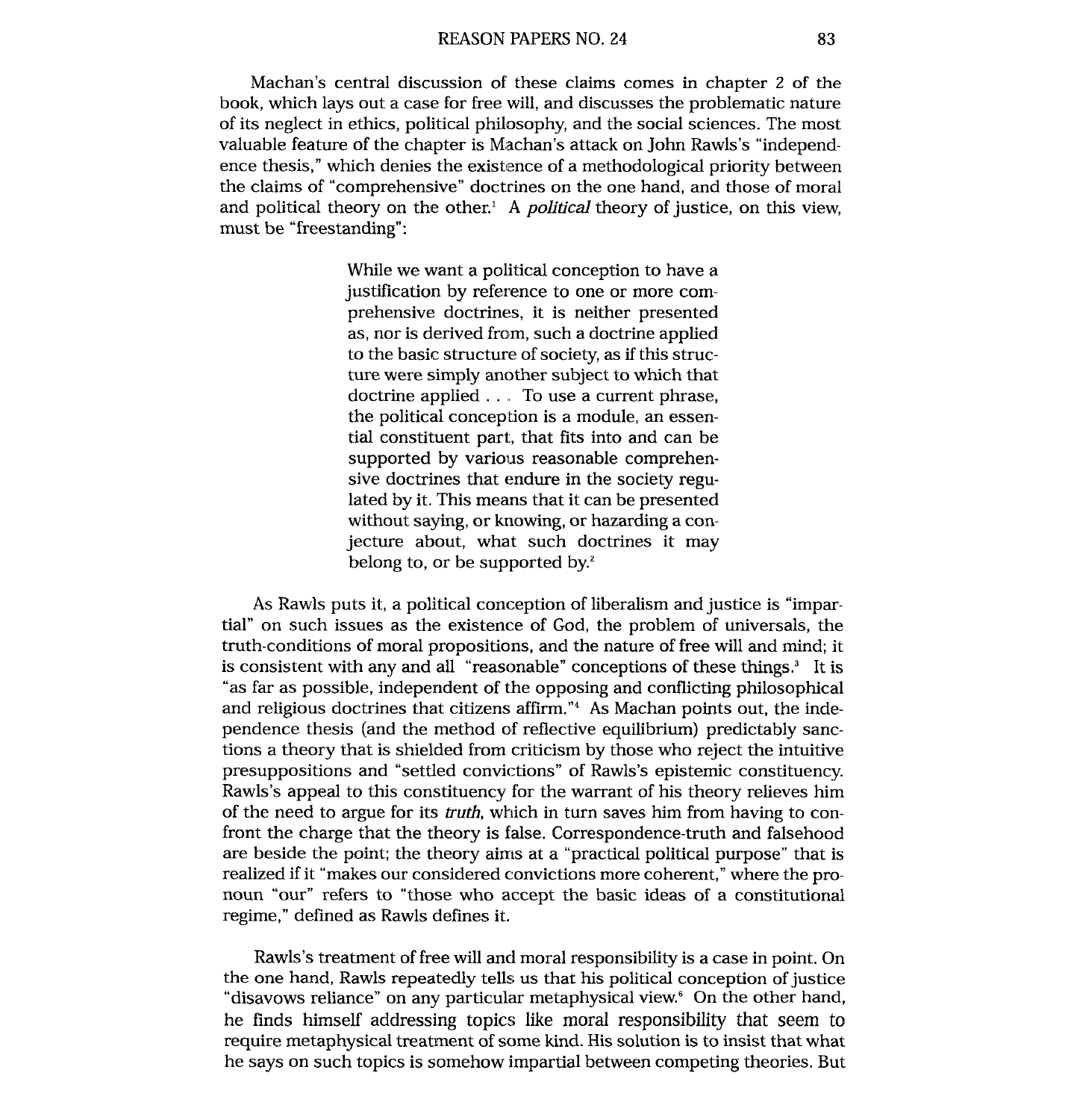this claim is hard to square with passages like the following from *A Theory of Justice:* 

> The assertion that **a** man deserves the superior character that enables him to make the effort to cultivate his abilities is equally problematic [as the assertion that he deserves his native endowments in the first place]; for his character depends in large part upon fortunate family and social circumstances for which he can claim no credit. The notion of desert seems not to apply to these cases.?

Rawls's view of character-formation clearly privileges determinism over free will. At the very least, it tells us that determinism has more explanatory power than metaphysical freedom in the explanation of character-formation, since the tiny (apparent) concession that Rawls makes to free will ("depends in *large* part") is compatible with his rejection of "the notion of desert" in character-formation. This decided preference for determinism shapes the structure of his theory at a fundamental level by means of the constraints that Rawls places on the concept of "desert," and by implication on "justice." It is hard to see how such assumptions can be "irrelevant" to "the structure and content of a political conception of justice," as Rawls implies they are.

Given Rawls's influence on contemporary moral theory, and the frequency with which he is cited as an authority in the literature, Machan argues plausibly that Rawls is indirectly responsible (so to speak) for the creation of a cottage industry in applied ethics that takes determinism as its point of departure, and churns out its consequences, sometimes with tragic-comic effect (see CI ch. 2 and references). The result is an artificial and self-perpetuating consensus in philosophy on the irrelevance of metaphysical freedom to practical life. Having marginalized free will from explanations of action from the start, theorists then insist that it is irrelevant, on the circular grounds that it doesn't figure in explanations of action. Having marginalized "unreasonable" comprehensive doctrines, we are told that the search for a true foundation for a comprehensive meta-ethics is "delusional."

Machan disagrees, and develops his own agent-causal conception of free will in chapter **3** of **CI.** His thesis here might be expressed in the slogan *self determination explains moral individuation,* that is, the way in which a moral agent initiates and takes responsibility for his action explains the ways in which that agent is the individual he is, or has the moral identity he has. In brief, the argument is this. Non-human animals are certainly "individuals" in the sense of being individually separate, three-dimensionsal entities, and even in the sense of having their own distinct quasi-moral "characters" or "dispositions." Pet owners, zoo keepers, and naturalists insist-often vehemently--that some animals are "sweet-tempered" while others "have a bad temper," and some are "timid," while others are "bold." But the character of a non-human animal is entirely a function of nature and nurture; such animals don't *control*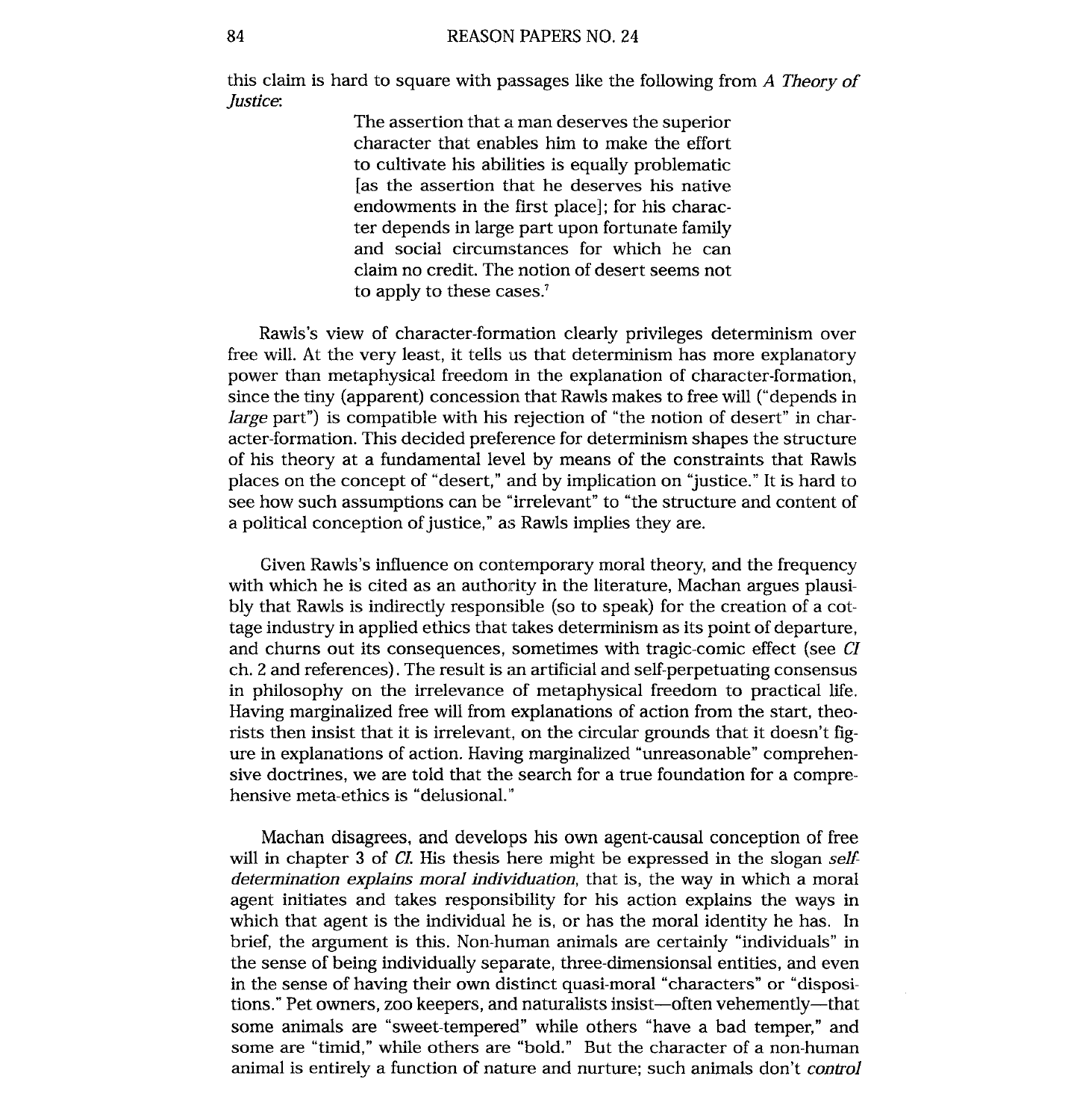*the making* of their characters by controlling the causal influence of nature and nurture on them. Non-human animals are not, in short, self-determining or selfresponsible agents.

By contrast, human beings are. How a person controls the antecedent factors that influence his action is an essential part-if not *the* essential part-of the etiology of human action. Machan correctly stresses that self-determination is a *causal* variable-that it actually explains empirical events in the real world in a way that cannot, in principle, be explained in any other way. The importance of this point is hard to underestimate, since it is often ignored even by those who defend free will. Thus one advocate of free will tells us that though we have free will, it "must account for a fairly small percentage of the things we do."<sup>10</sup> Another goes so far as to assert that:

> If prediction and explanation are paradigmatic of scientific understanding, it appears that agent causation neither contributes to nor detracts from such understanding. Its contribution rather would be to our understanding of ourselves as moral agents.<sup>11</sup>

Both claims amount to the concession that free will has no empirical, explanatory, or practical significance. When it comes to explaining human action, we are best advised to call on the resources of determinism.

The trick to constructing a plausible theory of free will is to combine the thesis that we are self-determining agents with the thesis that our actions are part of the causal order, and involve goal-directed states of motivation. The attraction of determinism consists in the seeming ease with which it makes action intelligible by citing its causes: it often seems easier to understand how an act could be caused and motivated by deterministic antecedents than by self-determination without determinative antecedence. Given this, self-determination seems at first glance to lead to the absurdities of counter-causality or randomness. To avoid absurdity, the metaphysical libertarian needs to give an account of mental causation which shows in detail how and why mental action can be self-determined and produce physical action. Following Ayn Rand, Machan locates metaphysical freedorn in the phenomenon of mental focus, and such related phenomena as attention, evasion, and the like. These phenomena are the right ones for solving the free will problem because they are *basic motivations,* involving both cognitive and conative elements; they make reasoned deliberation and action possible without themselves requiring prior deliberation or action.

Machan applies this framework to explain the actions of Rhoda Penmark, a character in the film *The Bad Seed,* depicted there as a quasi-psychopathic murderer. Provisionally setting aside the possibility that Rhoda is the victim of "involuntary cognitive impairment,"12 Machan sets out to show, by the method of inference to the best explanation, that Rhoda's actions are best explained by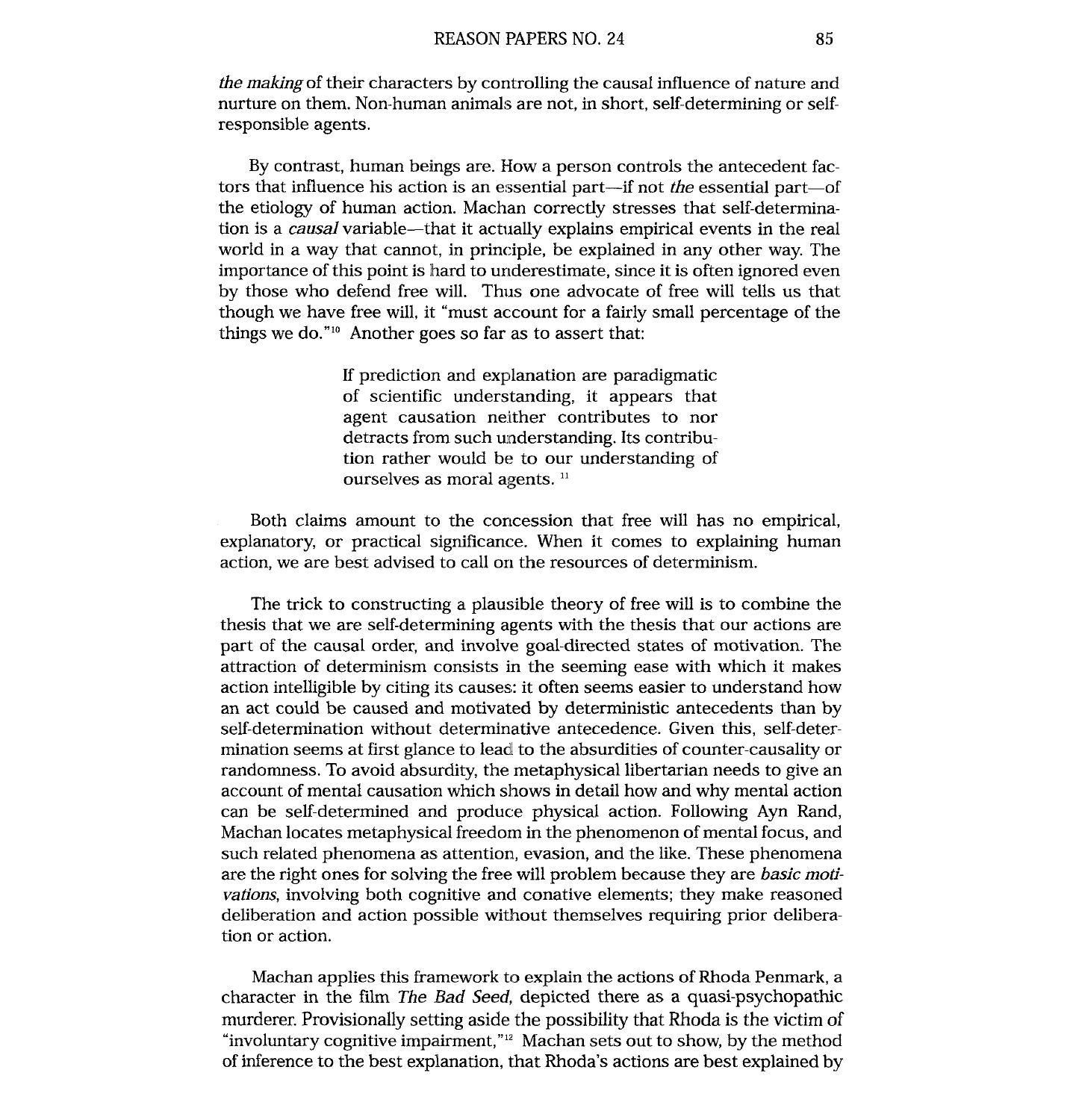appeal to intentional and volitional evil. The explanation involves three important variables. As a preliminary, Machan claims, Rhoda's actions can only be made intelligible if we see them as *intentional* or *volitional,* a fact that opens the door to an agent-causal explanation. Second, the relevantly explanatory volitions involve subversion of Rhoda's cognitive faculties best understood as a form of *voluntary se1f;subversion.* Finally, the self-subversion in question consists in an *evasion* of moral principles to which Rhoda (presumably)<sup>13</sup> had epistemic access, and thus serve to indict her of a form of irrationality that Machan calls "cognitive malpractice." Machan's explanation succeeds to the extent that these three variables in fact explain what Rhoda does better than rival explanations can.<sup>14</sup>

How well does Machan succeed? Not having seen the film, I find it hard to say; impressionistically, I found the account plausible but incomplete. But completeness is neither to be expected, nor the appropriate standard of evaluation for a single article on the subject. The value of Machan's account lies in its giving us an ingenious "just-so story" for explanations of intentional evil- one that invites further development. As James Lennox has argued in a different context, "just-so stories" function as tests of a theory's explanatory potential: they lay out the broad framework within which we can isolate the variables of a full explanation, plan a research program, and eventually test the results of that research.<sup>15</sup> By isolating volitional evasion as a factor in the explanation of evil, Machan opens up a number of exciting directions for future research at the frontiers of action theory and moral psychology. What makes that prospect especially exciting, I think, is the way in which Machan's account coheres with what we know about evil from other sources in the recent literature. Sometimes an explanation is inconnplete because it is empirically inadequate. The coherence of Machan's account with that wider literature suggests just the opposite-that his theory's incompleteness is less a matter of empirical inadequacy than a sign of explanatory potential waiting to be realized.

## **111. Machan on individualism**

"Individualism," writes Susan Love Brown,

has been a dirty word ever since the French coined the term *individualisme* in the nineteenth century to label the horrific phenomenon that had overtaken their country in the form of a bloody revolution based on such radical ideas as individual rights and the rule of reason."

In this respect, the provenance of "individualism" resembles that of "egoism" and "capitalism." All three terms were coined with the explicit intention of tarnishing each target by association with something obviously perverse, irrational, and evil. In each case, the coiners' strategy consisted in what Ayn Rand has aptly called "package-dealing": subsuming fundamentally dissimilar items under a single word, and then using that word univocally to convey the illusion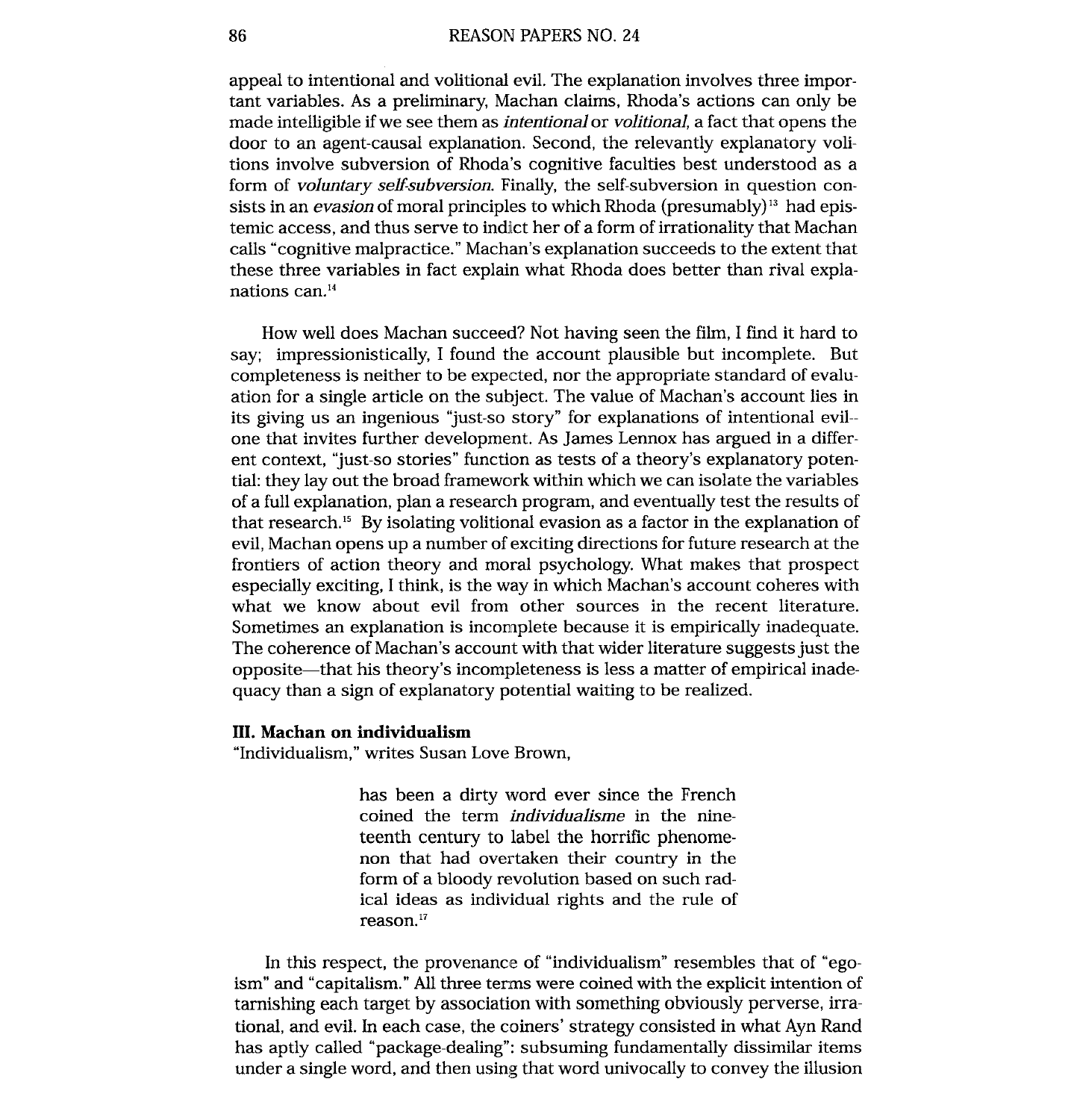of similarity between the items.

The standard story in mainstream political theory holds that while "individualism" has some legitimate attractions, it is in most respects a "problematic" ideal. But so is collectivism. Therefore, we're best off rejecting the "simplistic categories" of individualism versus collectivism in favor of a "more sophisticated" terminology that transcends them both. $^{18}$  This "sophisticated" insight is typically applied with a double standard, however, and theorists often forget the supposed attractions of individualism in their more moralistic moments, dredging up its Jacobin connotations when they need to make a polemical point. The result typically sounds something like this: "This book ... describes a way of life that is dying-the culture of competitive individualism, which in its decadence has carried the logic of individualism to the extreme of a war of all against all, the pursuit of happiness to the dead end of a narcissistic preoccupation with the self."'"

As Machan points out, despite the lip service given to the ideals of individualism, it is precisely this diabolical conception of it that informs a good deal of contemporary political theory. Though theorists tell us that they are only interested in giving the concept some "nuance," the nuance-giving is often led, as if by an invisible hand, to the task of delegitimizing individualism by packaging it with hedonism, narcissism, anomie, Social Darwinism, or Jacobinism. The plausibility of such manuvers rests on a refusal to give the term a definition, but an insistence on using it to conjure up images of social or psychological dislocation.

Contemporary critics of individualism might be said to fall into five groups:

- *1. Neo-Marxists* (e.g., *C.B.* MacPherson, Jon Elster);
- 2. *Conservatives* (e.g., Leo Strauss, John Gray, Irving Kristol);
- 3. *Communtarians* (e.g., Alasdair MacIntyre, Charles Taylor, Michael Sandel, Amitai Etzioni, Mary Midgely) ;
- 4. Various subgroupings of New Left *identity politics* (e.g., environmentalism, multiculturalism, some brands of feminism); 5. Non-Marxist *social democrats* (e.g., Richard Rorty, John Rawls,

Martha Nussbaum, Will Kymlicka, Christopher Lasch).

Though the differences between these groups might matter in other contexts, such differences fade into the background when we view all five groups against the foil of Machan's classical individualism. Whatever the differences between them, all five groups share an explicit hostility to the view Machan espouses. This includes groups (2) and (5), which contain members that in some sense might be called conservative or liberal "individualists." None of these theorists, however, would be comfortable with Machan's conception of individualism as individual sovereiginty over the products of one's labor, or of individual rights as restricting the government to the functions of a classical liberal state  $(CI, chs. 5, 10)$ . A good deal of CI is devoted to responding to all five sorts of critics.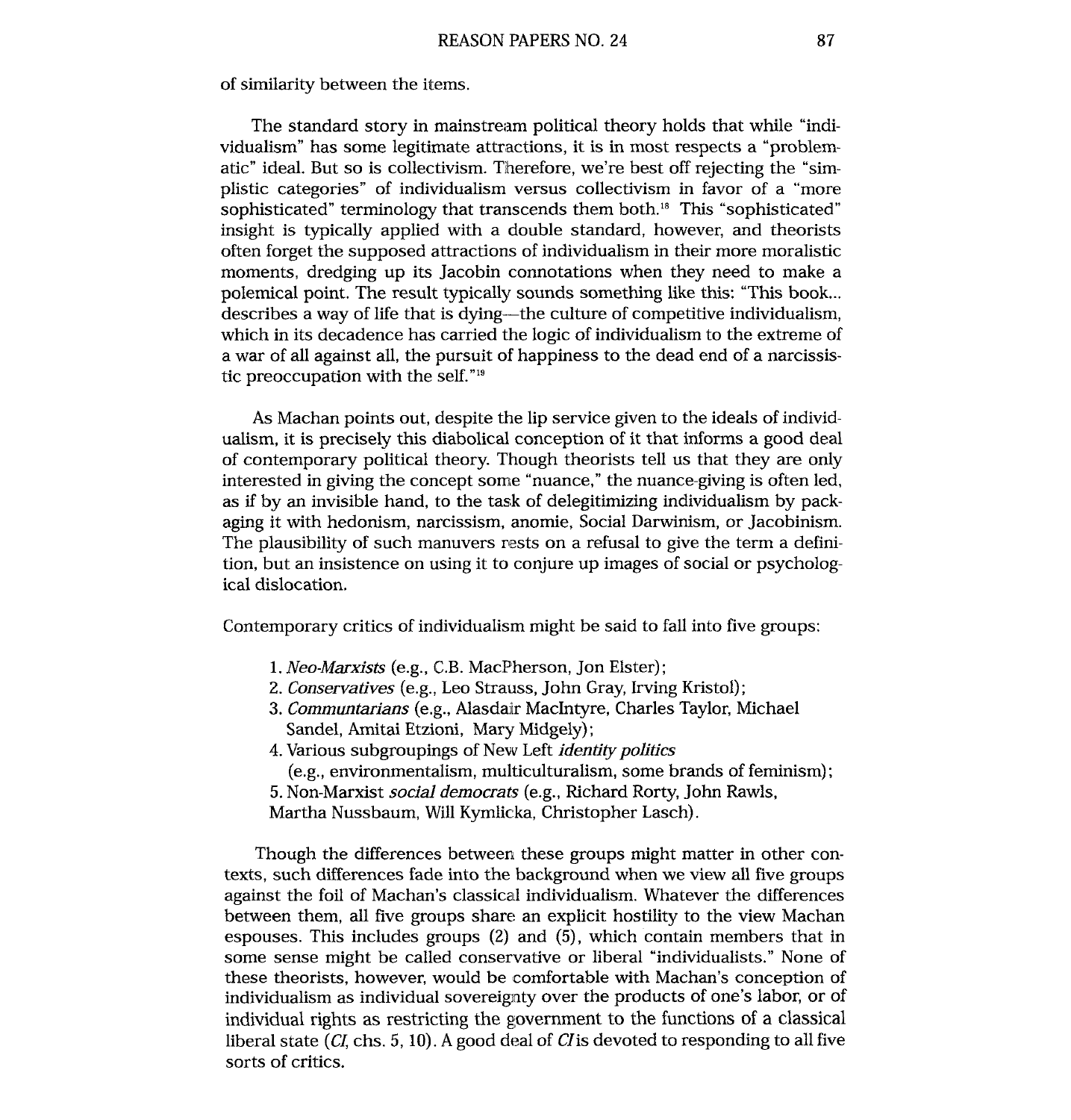To this end, Machan distinguishes between two brands of individualism, Aristotelian and Hobbesian. *Hobbesian individualism,* on his account, is the problematic form, characterized by nominalism about universals, subjectivism about value, and atomism about human nature. *Aristotelian individualism* is the "classical" and defensible form, characterized by conceptualism about universals, objectivism about value, and what we might call biosocial essentialism (my term) about human nature. On this latter Aristotelian or classical version of individualism, Aristotelian individuals ought to be the primary unit of analysis in normative theory, and the primary concern of a legitimate social order. Each of us ought to strive, as Aristotelian individuals, to regard the pursuit of our own happiness as our overriding moral obligation. A just social order would respect that obligation by protecting the conditions that facilitated its optimal pursuit by each of us. Machan argues that the anti-individualists mentioned above are successful in their attacks on Hobbesian individualism, but fail to distinguish between it and Aristotelian individualism, which they leave entirely unscathed in their criticisms.<sup>20</sup>

Among the criticisms Machan works to overcome in CI is the objection that the very idea of "Aristotelian individualism" is incoherent. Aristotle, after all, is best known for his dictum that "man is by nature a political animal." Anti-individualists have often used this Aristotelian thesis to argue against individualism as follows: 1) Aristotle was correct to argue that humans are by nature political animals; 2) but individualism denies this Aristotelian truth; **3)** hence individualism is false. The argument raises a dilemma for Machan: if classical individualism is Aristotelian, it can't be genuinely individualistic; but if it's really individualistic, it can't be genuinely Aristotelian. So, the criticism goes, Machan must choose between his commitments to Aristotelianism and to individualism.

Machan, however, believes that he can have both Aristotelianism and individualism simultaneously. Granting the existence of contrary evidence, he isolates a solid core of textual evidence for a form of individualism in Aristotle and generally in the Aristotelian tradition. The plausibility of Machan's argument derives from the fact that individualism is in fact a pervasive theme in several important elements of Aristotle's philosophy. Thus some support for individualism comes from Aristotle's metaphysics of entities which, to quote Edward Zeller, makes "the Individual...the primary reality" in Aristotle's ontology, and gives it "first claim on recognition" **(CI,** p. 175). Some of it comes from Aristotle's theory of action, which is the *locus classicus* of the agent-causal theory of free will that Machan defends elsewhere in the book. Some of it comes from Aristotle's theory of value, which makes an individual organism's flourishing that organism's ultimate end, and the source of the norms that guide its life. Some of it comes from Aristotle's theory of practical reasoning and virtue, which places a high premium on ordering one's life by one's own rational choices. Some of it even comes from the most anti-individualist part of Aristotle's philosophy, his politics; in a justly-celebrated study, Fred D. Miller Jr. has recently argued that Aristotle's political theory gives a central place to individual rights and a "moderately individualistic" theory of the common good.<sup>21</sup> Machan usefully points to similarities between this Aristotelian conception of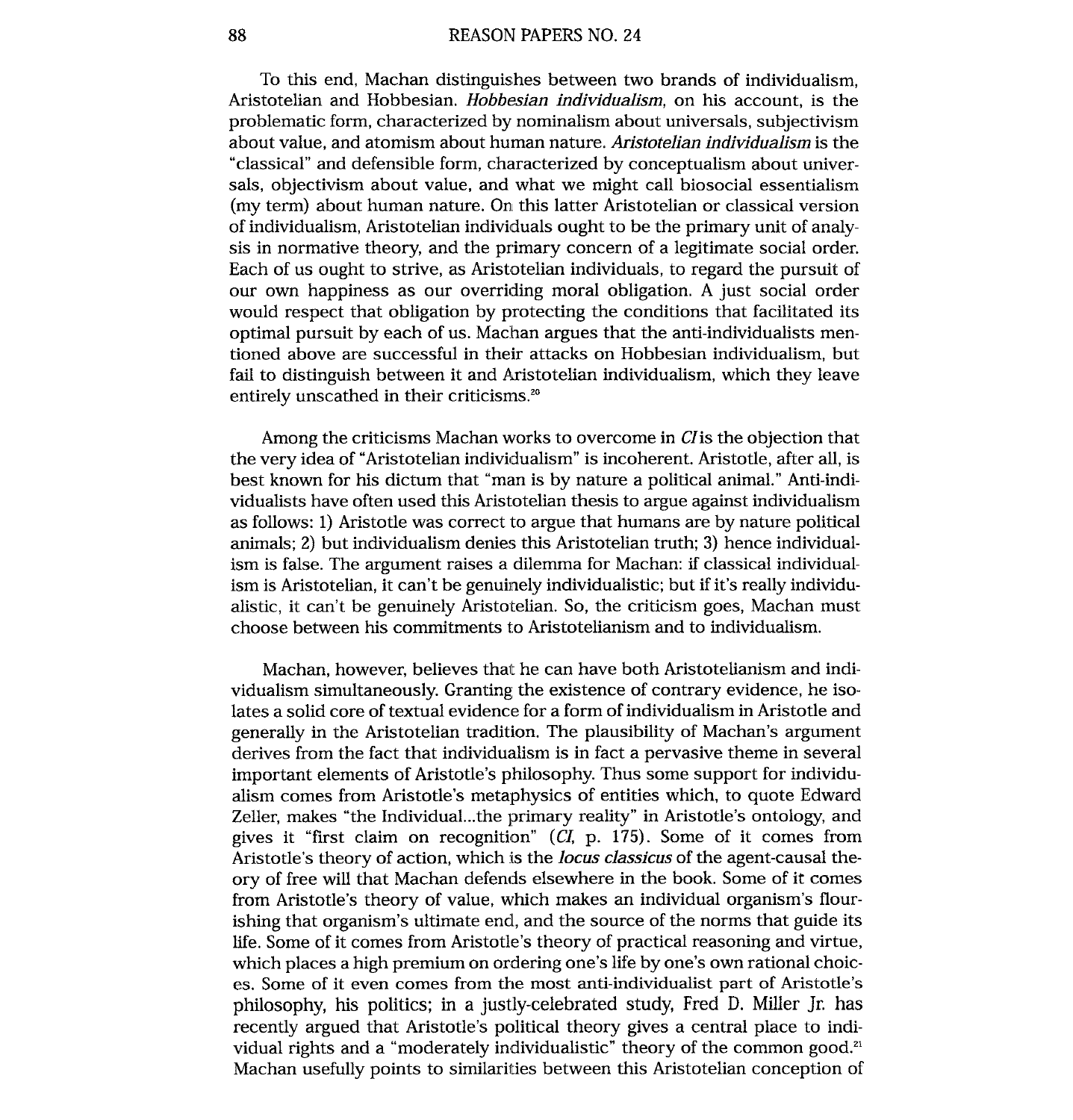individualism and various historical influences on contemporary life, from Christian and Islamic theology, to classical liberalism, to the thought of the American Founders, to the writings of Ayn Rand *(CI,* Preface, chs. 1, 14, 15).

One of the virtues of Machan's discussion is that he manages to maintain a healthy sense of perspective on the texts, making a good case for Aristotelian individualism while acknowledging the existence of other ways of reading the texts, and some texts that contradict his interpretation. The purpose of appealing to the texts is to identify two forms of individualism at a fairly high level of generality, and the evidence that Machan cites is more or less sufficient for this task. In this respect, Machan's approach differs drastically from some of his critics, whose modus operandi consists in making bold, unsupported-and occasionally downright wild-assertinns about the relationship between Aristotle and individualism. A close reading of the Preface, and of chapters 1,4, 14, and 15 of CIshould give such critics pause, and give others a lot to think about.

Having made the case for the coherence of an Aristotelian form of individualism, however, it's a separate task to make that case relevant to contemporary life. Aristotle lived nearly 2400 years ago in a slave-owning, deeply misogynistic society, and explicitly deprecated the value of productive work. In fact, Aristotle's view of productive work--that it is an inferior task performed by inferior people whose products can be expropriated at will (cf. Politics 1254a4- 8)-is not only the antithesis of Machan's individualism, but is arguably one of the sources of opposition to it. Drawing on Locke and the other classical liberals, Machan works to detach these Aristotelian prejudices from Aristotle's more fundamental claims (e.g., those mentioned above), and then connects these fundamental claims with an essentially Lockean politics. One of the best results of this approach is Machan's treatment of the so-called "tragedy of the commons," which he renames the moral tragedy of the commons, and conceptualizes in a way that is both clearer and deeper than that of its "original" author, Garrett Hardin (CI, p. 49). The idea of a moral tragedy of the commons has deep roots in Aristotle's critique of Platonic communism, and in Locke's theory of property; Machan redeploys the concept to offer criticisms of redistribution and environmentalism that maintain continuity with the Aristotelian and Lockean arguments (CI, chs. 5, 10, 11, 12, passim).

My one objection to Machan's treatment of individualism is his tendency to overstate the case against "atomism" without really making clear what is supposed to be wrong with it. In fact, Machan goes so far as to assert that human beings are "essentially social animals," and (I assume) takes "atomism" to be the denial of this claim.

This strikes me as too much of a concession. It is, I think, far from obvious that human beings are "essentially social animals" in the literal and technical sense that "sociality" is the essence of the animal Homo sapiens sapiens. For one thing, that assertion would require a worked-out theory of essentiality, which neither Machan nor his anti-individualist critics discuss. It would also require criteria for what it is to be **a** social animal-criteria that do not yield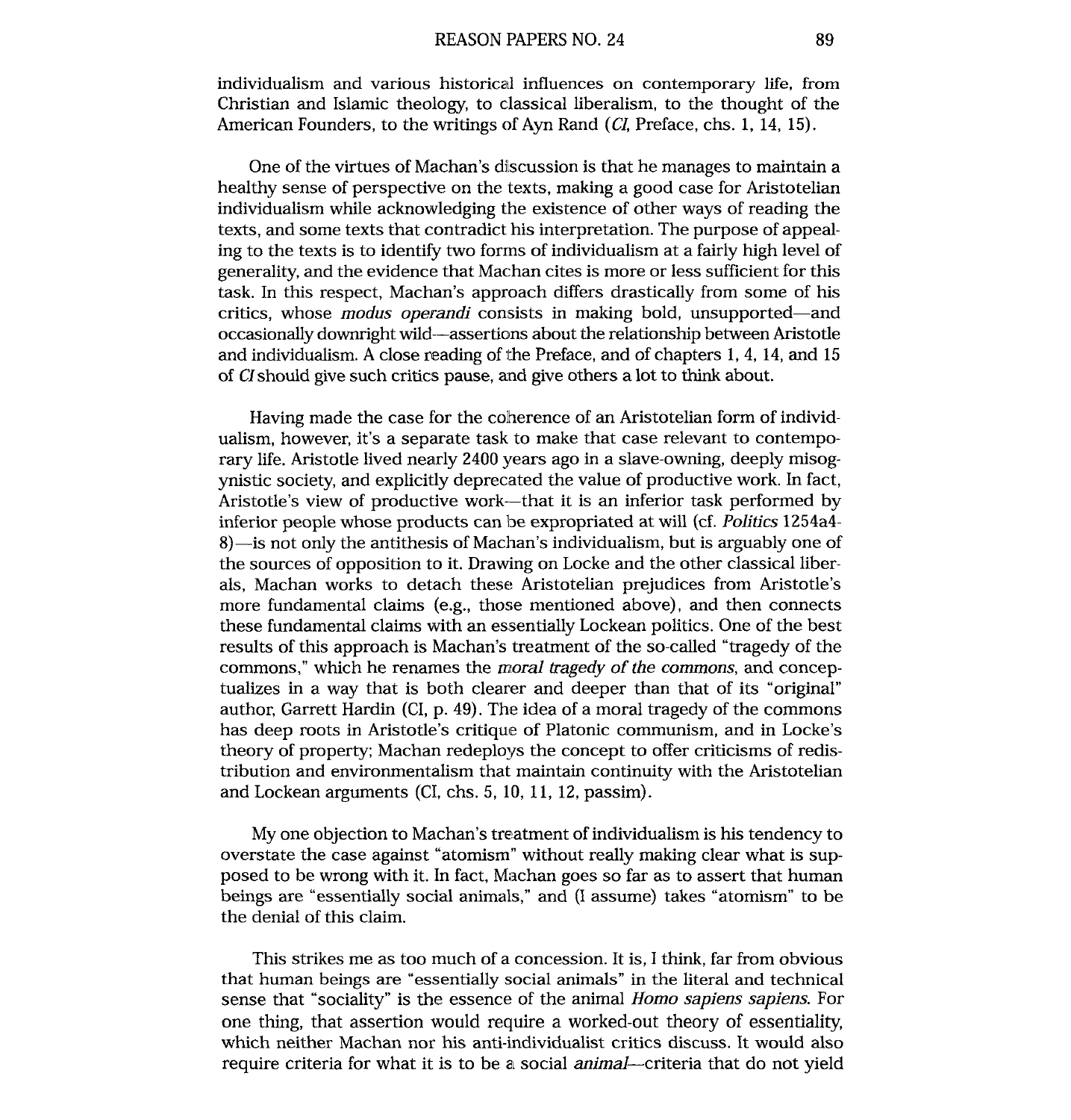obvious results in the human case. On one definition, a "social animal" might be an animal species whose adult members were literally incapable of physiological self-maintenance apart from a social structure of other conspecific adults. Honeybees and ants seem to fit this description, but even intuitively "social animals" like lions do not. Though lions usually live in groups—and usually enhance their life-prospects by doing so-adult lions promote their *own*  survival as individuals (not that of their prides, much less their species), and are capable of surviving as nomads. In fact, in some cases nomadic life is *better*  for a given lion than life in a pride. **<sup>22</sup>**

Human beings may in some sense be "social animals," but if so, they are more like lions than they are like lhoneybees or ants. In fact, focusing on our unique attributes, it is clear that our life-functions are far *more* individualistic than those of lions or of any non-rational animal. If flourishing is a matter of self-generated and self-sustaining action, then an animal's essential attribute is the irreducible capacity that is causally responsible for generating, directing, and sustaining action in that kind **d** animal. In the human case, that attribute is *reason,* which is causally responsible for our acquiring knowledge, setting ends, and determining action. To be sure, social life plays an important role in the development of that faculty, and in creating the conditions for its optimal functioning. But that only means that sociality is important to human life, not that sociality is our essence. If we have free will, we initiate action on our own; if knowledge is a property of individuals, we acquire it on our own; if survival qua human is our ultimate end, we pursue it for ourselves; if we are sovereign agents, then our persons constitute inviolable boundaries against others; if self-esteem is a value, we can enjoy it by and for ourselves.

We identify the requirements of the best society in terms of *these* needs, individualistically conceived, not vice versa. That is why, as Ayn Rand puts it, "No society can be of value to man's life if the price is the surrender of his right to his life." Notice that Rand's claim presupposes that we can identify the requirements of "man's life" prior to and independently of our conception of human sociality. The requirements thus conceived provide the standard for a *subsequent* conception of human sociality. We can't, without vicious circularity, begin with an irreducible conception of "sociality" and then assume that "man's life" includes it as a constituent.

If so, I don't think that there's much to be gained by denying that classical individualism is "atomistic." It's worth remembering that atoms form bonds based on their natures-powerful and lasting ones. It's hardly an indictment of a naturalistic theory of individualism to recognize that, in our own way, we do the same thing-with the difference, to paraphrase Thomas Jefferson, that when the need arises, we can choose to dissolve our social bonds in the name of independence.

### **IV. Conclusion**

Though virtually every reader of *CI* will have quarrels and quibbles with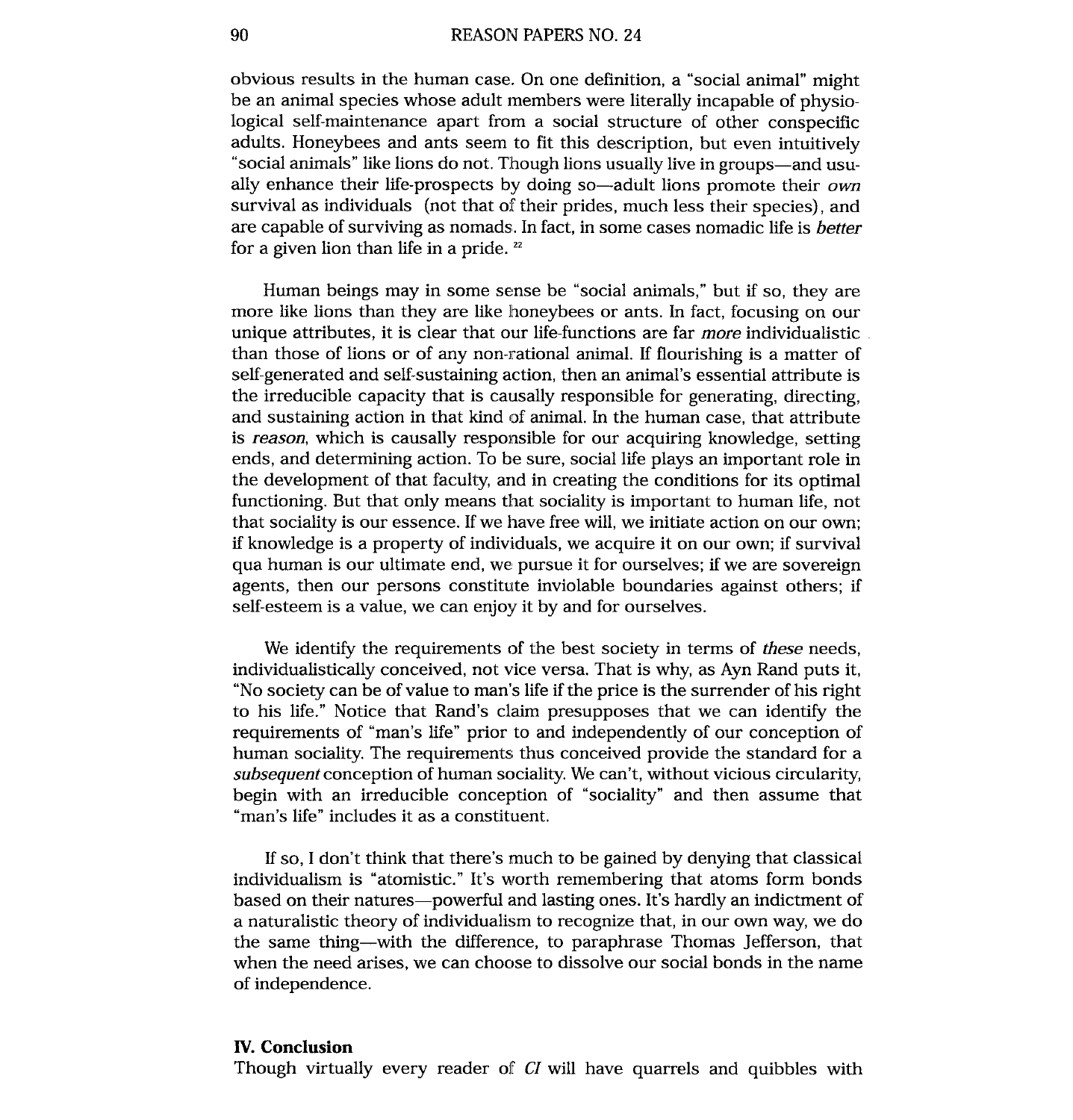Machan's claims, as I did, most readers, I think, will find it a useful distillation of the case for neo-Aristotelian individualism, and a catalyst for more finelygrained work on the issues it raises. Action theorists, ethicists, and theorists of culture might pay attention to the details of Machan's account of volitional evil, and test the plausibility of his just-so story on works of fiction, history, journalism, or on everyday life. Social scientists and political philosophers might ask how the concept of "a moral tragedy of the commons" integrates causal consequences and normative principles in the case for classical liberalism. And historians might ask questions about the explanatory power of the distinction between Aristotelian and Hobbesian individualism, whether applied to texts or to events. There is much more in the book than can be conveyed here, however; anyone interested in individualism would profit by taking a look at CIfor himself.

#### **NOTES**

- 1. The initial statement of the thesis is in John Rawls, "The Independence of Moral Theory," Proceedings and Addresses of the American Philosophical Association, vol. 49 (1974). Machan mostly limits himself to Rawls's earlier statements.
- 2. John Rawls, Political Liberalism, paperback edition (New York: Columbia University Press, 1996), p. 12.
- **3.** Rawls, Political Liberalism, pp. 58-66. The point is hard to state with any precision, since Rawls tells us that his "account of reasonable comprehensive doctrines is deliberately loose" (p. 59). The 1974 statement of the view (note 1) is clearer.
- 4. Rawls, Political Liberalism, p. 9.
- 5. The quoted phrases are all from Rawls, Political Liberalism: "settled convictions" (p. 8), the remainder from p. 156.
- 6. The quoted phrase and one instance of the claim are found at Political Liberalism, p. 29. One of the puzzles of this "disavowal" is that Rawls concedes that he is unsure of what is being disavowed  $(p. 29n.31)$ . He then ventures some suggestions, "avoids" commenting on them, and finally offers an alternative tentative suggestion without fully endorsing it.
- 7. John Rawls, A Theory of Justice, (Cambridge, MA: Harvard University Press, 1971), p. 104, discussed on p. 22 of CI. Rawls asserts the basic continuity of A Theory of Justice with Political Liberalism on p. xvi of the latter book.
- 8. Rawls, Political Liberalism, p. 29n.31.
- 9. Rawls, Political Liberalism, p. xviii.
- 10. Peter van Inwagen, "When is the Will Free?" in Agents, Causes, *and* Events: Essays on hdetermimsm and Free Will, edited by Timothy O'Connor, (Oxford: Oxford University Press, 1995), p. 235.
- 11. Randolph Clarke, "Toward a Credible Agent-Gausal Account of Free Will," in Agents, Causes, and Events, p. 210.
- 12. Machan sets it aside not necessarily because he takes it to be false, but because he wants to offer a disjunctive explanation: either Rhoda is involuntarily impaired-or if she is not involuntarily impaired, then she is volitionally evil. Obviously, since we're dealing with a fictional character in a film, Machan can't have access to all of the information needed to offier the "true" explanation of Rhoda's actions, so the disjunctive procedure is perfectly justified on his part.
- 13. Again, subject to the proviso in the preceding footnote. If Rhoda were involuntarily impaired, she could not have had epistemic access, but if she were not involuntarily impaired, she would have had to evade her own moral knowledge.
- 14. For a rival explanation, see Laurie Calhoun, "Moral Blindness and Moral Responsibility: What Can We Learn from Rhoda Penmark?" Journal of Applied Philosophy, vol. 13 (1996). pp. 41-50. Calhoun's essay contains more detailed analysis of the fdm than Machan's, but suffers from what seems to me a serious difficulty. On the one hand, Calhoun argues that Rhoda "has no cognitive deficiencies whatsoever"  $(p. 41)$ ; on the other hand, Rhoda is described as "morally blind." On the face of it, this seems self-contradictory: "moral blindness" is typically taken to be a failure of moral discernment, which is precisely a "cognitive deficiency." Further, Calhoun describes Rhoda as engaging in "rationalization" (p. 43), and as being self-deceived (p. 47). Calhoun's response seems to be that the relevant explanatory variable is lack of the relevant moral (but not cognitive) sentiments (p. 49). But this explanation flies in the face of Calhoun's own evidence, which bears on cognition.
- 15. James Lemox. "Darwinian Thought-Experiments: **A** Function for Just-So Stories," in Thought Experiments in